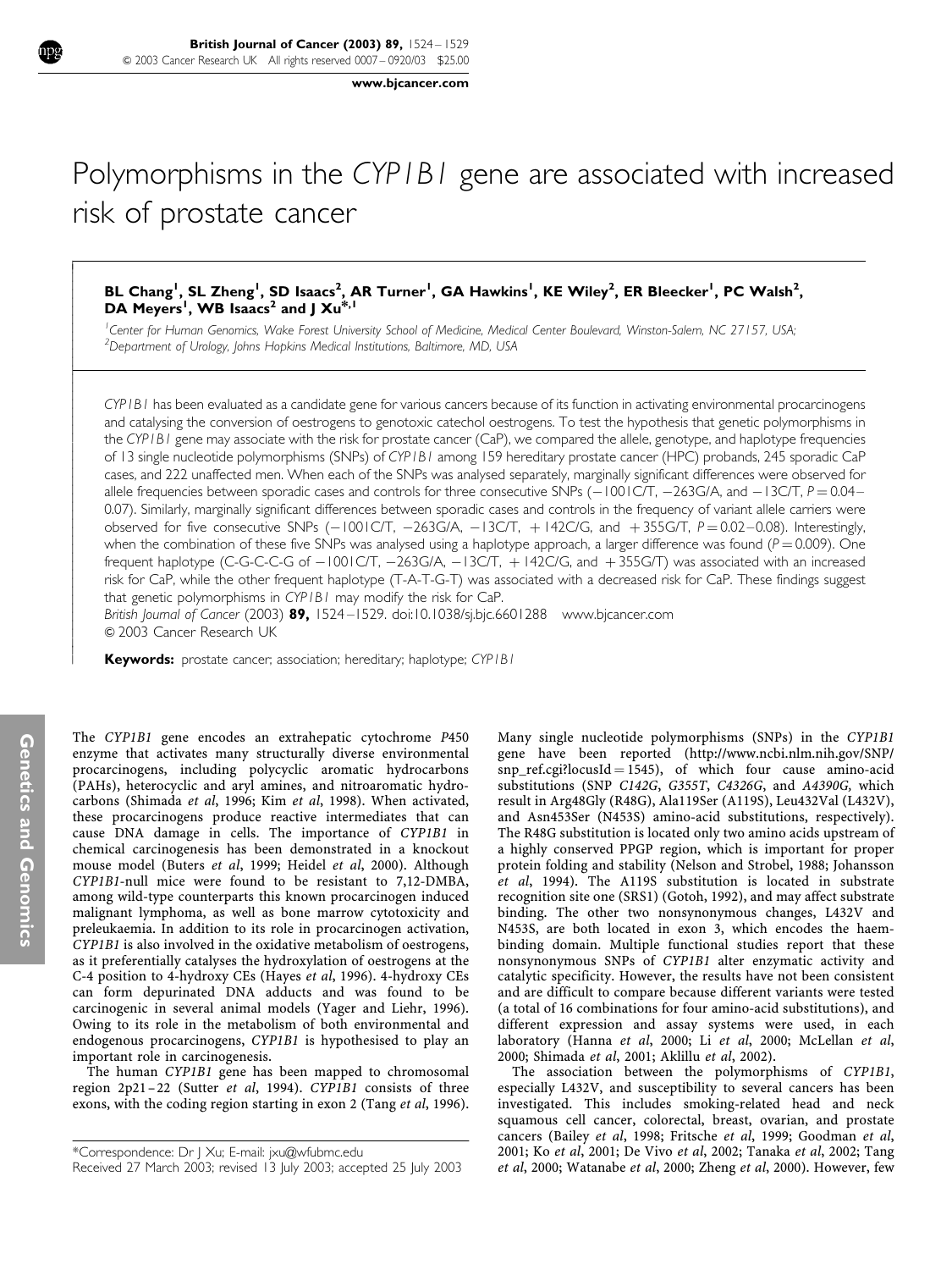studies have thoroughly investigated the association of multiple SNPs in CYP1B1 and cancer risk. Considering that sequence variants in the noncoding region may also affect the regulation and function of genes and the difficulty of functional characterisation of various CYP1B1 isoforms in vitro, analysing multiple SNPs simultaneously may provide more direct evidence for the relationship between cancer risk and the genetic polymorphisms in CYP1B1. Based on the function of CYP1B1 in activating procarcinogens and transforming oestrogens to genotoxic 4 hydroxyl-CEs, we hypothesise that polymorphisms in CYP1B1 may affect the risk for prostate cancer. In addition, we hypothesise that polymorphisms in CYP1B1 impose a different risk for hereditary prostate cancer compared to sporadic prostate cancer. To test these hypotheses, we estimated the frequencies and tested for differences in the frequencies of CYP1B1 SNPs among 159 HPC probands, 245 sporadic prostate cancer cases, and 211 unaffected men.

#### MATERIALS AND METHODS

#### Subjects

HPC families  $(n = 159)$  were recruited at the Brady Urology Institute at Johns Hopkins Hospital (Baltimore, MD, USA), through referrals, review of medical records for patients seen at Johns Hopkins Hospital for treatment of prostate cancer, and respondents to various lay publications describing our studies. The eligibility criterion for HPC was at least three first-degree relatives affected with prostate cancer. The diagnosis of CaP was verified by medical records for each affected male studied. The age of diagnosis of CaP was confirmed either through medical records or from two other independent sources. The mean age at diagnosis was 61 years; 134 (84%) were Caucasian and 14 (8.8%) were African American. The average number of affected men per family was 5.08.

Sporadic CaP cases ( $n = 245$ ) were from patients who underwent treatment for CaP at the John Hopkins Hospital and agreed to participate in the prostate cancer genetic study. Patients who met the criterion for HPC were excluded from this group. The diagnosis of CaP for all these subjects was confirmed by pathology reports. The mean age at diagnosis for these cases was 58.7 years; 229 (93%) were Caucasian and 8 (3.3%) were African American.

Non-CaP controls ( $n = 222$ ) were selected from men participating in screening programmes for CaP. By excluding subjects with abnormal PSA levels (i.e.,  $\geq 4$  ng ml<sup>-1</sup>), 217 were eligible for the study. The mean age at examination was 58 years; 188 (86.6%) of the eligible controls were Caucasian and 15 (6.9%) were African American. Based on interviews with the controls, about 5.5% of the eligible controls had brothers or a father affected with CaP.

All individuals who participated in this study gave full informed consent.

#### Genotyping and statistical methods

In all, 20 SNPs distributed throughout the CYP1B1 gene, including the promoter region, all exons, and all introns, were selected from Entrez dbSNP (http://www.ncbi. nlm.nih.gov/SNP/snp\_ref.cgi?  $locusId = 1545$ ) and were then genotyped in 24 unrelated Caucasians to estimate the frequency, using the MassARRAY system (SEQUENOM Inc., San Diego, CA, USA) according to the manufacturer's recommendation. Among these 20 SNPs, we performed additional genotyping for 13 SNPs that were informative and frequent (frequency  $>5\%$ ) among all HPC probands, sporadic prostate cancer cases, and unaffected controls. As detailed in Table 1, this sub-sample of 13 SNPs included two SNPs in the promoter region, four nonsynonymous and one synonymous SNPs in the coding region, two SNPs in intron1, 1 SNP in intron 2, and two SNPs in the 5'UTR region.

(N453S) +5359T/G +5639G/A +7072A/T +7072A/T 263G/A 0.000 0.000 1.00 1.00 0.99 0.32 0.60 0.60 0.28 0.36 0.62 0.36 13C/T 0.000 0.000 0.000 1.00 0.99 0.32 0.60 0.60 0.28 0.36 0.62 0.36 +142C/G (R48G) 0.000 0.000 0.000 0.000 0.99 0.32 0.60 0.61 0.28 0.36 0.62 0.36 +355G/T (A119S) 0.000 0.000 0.000 0.000 0.000 0.32 0.61 0.60 0.29 0.36 0.62 0.36 +4370 0.000 0.000 0.0000 0.0000 0.0000 0.0000 0.0000 0.0000 0.0000 0.0000 0.0000 0.0000 0.0000 0.000 +4390A/G (N453S) 0.006 0.007 0.001 0.004 0.006 0.002 0.323 0.000 0.000 0.22 0.37 0.22 1549A/G 0.34 0.34 0.34 0.34 0.34 0.25 0.57 0.56 0.21 0.27 0.56 0.95 1001C/T 0.000 1.00 1.00 1.00 0.99 0.33 0.60 0.60 0.28 0.36 0.62 0.35 53653C/A 0.018 0.018 0.018 0.018 0.000 0.000 0.000 0.000 0.000 0.000 0.000 0.000 0.000 0.000 0.000 0.000 0.000<br>+31 0.53 0.01 0.21 0.53 0.53 0.53 0.000 0.000 0.000 0.000 0.000 0.000 0.000 0.000 0.000 0.01 0.53 0.45 0.53 0. +4326C/G (L432V) 0.000 0.000 0.000 0.000 0.000 0.000 0.000 1.00 0.37 0.60 0.99 0.58 +5359T/G 0.006 0.000 0.000 0.000 0.000 0.000 0.000 0.000 0.000 0.143 0.60 0.28 850 0.0000 0.0000 0.0000 0.0000 0.0000 0.0000 0.0000 0.0000 0.0000 0.0000 0.0000 0.0000 0.0000 0.000 0.000 0.0 +5639G/A 0000 0.000 0.0000 0.0000 0.000 0.000 0.0000 0.0000 0.0000 0.0000 0.0000 0.0000 0.0000 0.0000 0.0000 0.0000 0.0  $0000$ 3333588759<br>0000000000 +5359T/G 0.001  $\frac{1}{2}$ <br> $\frac{1}{2}$   $\frac{1}{2}$   $\frac{1}{2}$   $\frac{1}{2}$   $\frac{1}{2}$   $\frac{1}{2}$   $\frac{1}{2}$   $\frac{1}{2}$   $\frac{1}{2}$   $\frac{1}{2}$   $\frac{1}{2}$   $\frac{1}{2}$   $\frac{1}{2}$   $\frac{1}{2}$   $\frac{1}{2}$   $\frac{1}{2}$   $\frac{1}{2}$   $\frac{1}{2}$   $\frac{1}{2}$   $\frac{1}{2}$   $\frac{1}{2}$  +4390A/G +4390A/G  $(M4535)$  $0.143$ 0.003  $\frac{1}{2}$   $\frac{8}{2}$   $\frac{8}{2}$   $\frac{8}{2}$   $\frac{8}{2}$   $\frac{8}{2}$   $\frac{8}{2}$   $\frac{8}{2}$   $\frac{8}{2}$   $\frac{8}{2}$   $\frac{8}{2}$   $\frac{8}{2}$   $\frac{8}{2}$   $\frac{8}{2}$   $\frac{8}{2}$   $\frac{8}{2}$   $\frac{8}{2}$   $\frac{8}{2}$   $\frac{8}{2}$   $\frac{8}{2}$   $\frac{8}{2}$   $\frac{8}{2}$  0.38 (D449D) +4379C/T 0.000 0.000 0.00C  $\frac{1}{2}$  $38887882$ S. +4326C/G<br>(L432V) +4326C/G  $\frac{1}{0.000}$ 0.000 57<br>0.60<br>0.60  $0.60$ ests. +3653C/A (A119S) +3653C/A 910.0  $0.000$ 0.32<br>0.32<br>0.32 23<br>23  $232$ +355G/T<br>(All 9S) +355G/T 0.000 0.99 0.99 0.34<br>0.99 142C/G +142C/G (R48G) 0.000<br>0.000 0.000  $000$  $000$ 000  $\frac{3}{4}$  8 8 8 13C/T 0.0004 0.000 0.000 0.000  $000<sub>1</sub>$  $000$ **POOT**  $0.000$ S S 263G/A 263G/A 3,000 000  $0000$ DOC<br>C  $000$  $000$  $000$  $0.34$ <br> $-1.00$ ICIT 1001C/T 0.000 0.007 0.000  $000$ 000 000. 000.  $0000$ Š  $rac{1}{2}$  $-1549A/G$ 1549A/G 000 coefficient/P-value coefficient/P-value +4379C/T (D449D) (N453S) +4326C/G (L432V)  $(A||9S)$ +142C/G (R48G) Correlation Correlation +4390A/G **1549A/G** +3653C/A  $1001CT$  $-5359T/G$ **F5639G/A +355G/T**  $-7072AT$ 263G/A 13CT

Table 1 Pairwise linkage disequilibrium (correlation coefficient) between CYP1B1 polymorphisms in Caucasian control subjects

Table I

Pairwise linkage disequilibrium (correlation coefficient) between CYPIBI polymorphisms in Caucasian control subjects

Note: The upper right cells are the estimates of pairwise correlation coefficient. The lower left cells are the P-values of pairwise LD tests. pairwise LD left cells are the P-values of lower upper right cells are the estimates of pairwise correlation coefficient. The Vote: The

Genetics and Genomics

**Genetics and Genomics** 

1525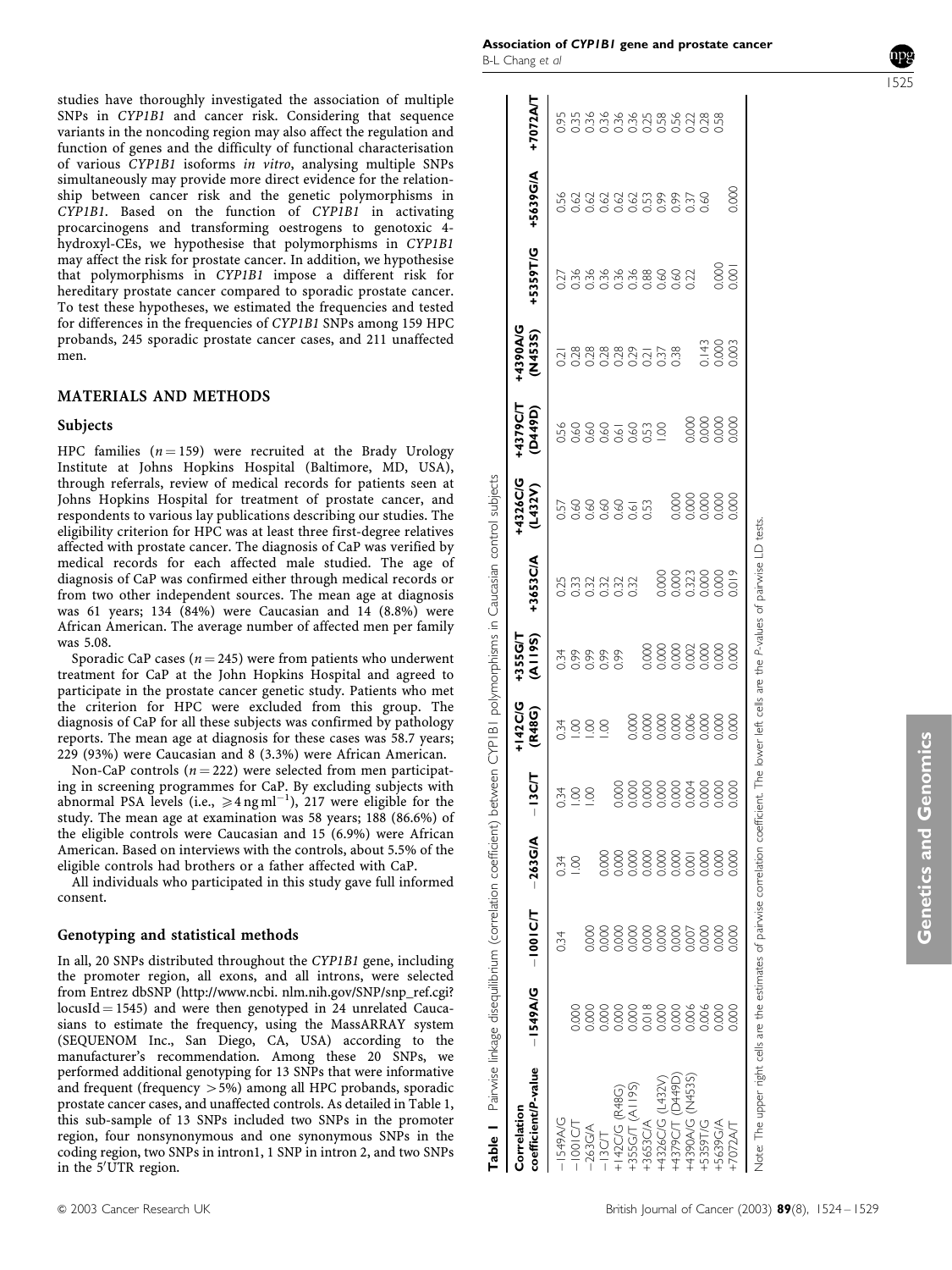We performed both a Hardy –Weinberg equilibrium (HWE) test for each sequence variant and a pairwise linkage disequilibrium (LD) test for all sequence variants using the Fisher probability test statistic, as described by Weir (1996). For each test, 10 000 permutations were performed and the test statistic of each replicate was calculated. Empirical P-values for each test were estimated as the proportion of replicates that is as probable or less probable than the observed data, as implemented in the software package Genetic Data Analysis (GDA).

Tests for SNP allele frequency differences between cases and controls were performed using the  $\chi^2$  with a degree of freedom of 1. An unconditional logistic regression was used to test for an association between genotypes and prostate cancer, after combining two types of variant allele carriers (heterozygotes or homozygotes) into one group and adjusting for age.

The haplotype frequency of unrelated individuals was estimated using the new statistical method proposed by Stephens et al (2001), as implemented in the computer program PHASE (http:// www.stats.ox.ac.uk/mathgen/software.html). Several runs using different values for the seed of the random number generator were performed and the goodness-of-fit values were similar among the different runs. An association between the haplotypes and prostate cancer risk was obtained using a score test developed by Schaid et al (2002), as implemented in the computer program HAPLO.SCORE (http://www.mayo.edu/statgen for the S-PLUS programming language or http://www.wfubmc.edu/docs/genomics for the R programming language).

## RESULTS

Since over 90% of the study subjects were Caucasians, all analyses were limited to Caucasians only, to decrease the potential for population stratification. All the SNPs were in HWE ( $P > 0.05$ ) in each subset and were in strong LD, with the estimates of pairwise correlation coefficients ranging from 0.22 to 1.00 (Table 1). When each SNP was evaluated individually, marginally significant differences of allele frequencies between sporadic cases and controls were observed for three consecutive SNPs  $(-1001C/T)$ ,  $-263G/A$ , and  $-13C/T$ ) (Table 2). Similarly, marginally significant differences of genotype frequencies between sporadic cases and controls were found for five consecutive SNPs  $(-1001C/T, -263G/$ A,  $-13C/T$ ,  $+142C/G$ , and  $+355G/T$  (Table 3). For example, compared with the unaffected men (52.46%), the frequency of 'T' allele carriers of the SNP  $-13C/T$  was significantly lower in

Table 2 Allele frequencies of CYP1B1 polymorphisms

sporadic cases (41.23%,  $P = 0.02$ ). As these five SNPs were in strong LD (pairwise correlation coefficient ranging from 0.99 to 1.0), it is difficult to examine whether these observed associations were independent or an outcome of LD with a causal SNP. Interestingly, when the combination of these five SNPs was analysed using haplotype approaches, the haplotype frequencies were significantly different between sporadic cases and controls (Table 4). Within the eight observed haplotypes, only two haplotypes, C-G-C-C-G and T-A-T-G-T (for SNPs  $-1001C/T$ ,  $-263G/A$ ,  $-13C/T$ ,  $+142C/G$ , and  $+355G/T$ ), were common. The remaining six haplotypes were observed less than 0.5% among our study population and were therefore excluded in the later analyses. A global haplo score test provided a significant difference between sporadic cases and controls, with a P-value of 0.009 (Table 4). The haplotype C-G-C-C-G was associated with increased risk for CaP, with a frequency of 73% in sporadic cases and 68% in controls. The other haplotype T-A-T-G-T was associated with a decreased risk for CaP, with a frequency of 24% in sporadic cases and 31% in controls. However, no significant difference was observed for allele, genotype, and haplotype frequencies between HPC probands and controls (Tables  $2-4$ ).

Since most functional studies have evaluated the impact of four nonsynonymous changes on CYP1B1 enzymatic activity, we also compared the haplotype frequencies of these four nonsynonymous changes:  $+142C/G$  (R48G),  $+355G/T$  (A119L),  $+4326C/G$ (L432V), and  $+4390A/G$  (N453S) between the cases and controls. Ten out of 16 possible haplotypes were observed in our study subjects. However, except for haplotypes G-T-C-A, C-G-G-A, C-G-C-A, and C-G-C-G, the rest of the haplotypes were rare  $(< 0.5\%)$ and not included in later analyses. Again, a significant difference between sporadic cases and controls was observed in a global haplo score test, with a P-value of 0.02 (Table 4). When specific haplotypes were examined, haplotype G-T-C-A was associated with a decreased risk for CaP, with the frequency of 24% in sporadic cases and 31% in controls. The frequencies of the remaining haplotypes were very similar between sporadic cases and controls. There was no significant difference in the haplotype frequency between HPC probands and controls.

#### DISCUSSION

In this study, we tested for an association between polymorphisms in the CYP1B1gene and prostate cancer risk by comparing the allele, genotype, and haplotype frequencies of CYP1B1 SNPs

| ${\sf SNP}^{\rm a}$ | Location | Variant<br>allele | <b>Controls</b>                    | <b>Sporadics</b>                                                                            |                      | <b>HPC</b> probands                                              |                      |
|---------------------|----------|-------------------|------------------------------------|---------------------------------------------------------------------------------------------|----------------------|------------------------------------------------------------------|----------------------|
|                     |          |                   | No. of chromosomes<br>with variant | No. of chromosomes<br>with variant<br>(no. of total chromosomes) (no. of total chromosomes) | P-value <sup>b</sup> | No. of chromosomes<br>with variant<br>(no. of total chromosomes) | P-value <sup>c</sup> |
| –1549A/G            | Promoter | G                 | 70 (350)                           | 98 (438)                                                                                    | 0.42                 | 46 (240)                                                         | 0.9                  |
| $-100$ IC/T         | Promoter |                   | 109(352)                           | 110 (440)                                                                                   | 0.07                 | 71 (240)                                                         | 0.63                 |
| –263G/A             | Intron   | A                 | 112 (366)                          | 111(456)                                                                                    | 0.05                 | 74 (244)                                                         | 0.87                 |
| $-13CT$             | Intron   |                   | 112 (366)                          | 3 (454)                                                                                     | 0.07                 | 71 (242)                                                         | 0.66                 |
| +142C/G (R48G)      | Exon 2   | G                 | 14 (368)                           | 116(452)                                                                                    | 0.1                  | 70 (238)                                                         | 0.6                  |
| +355G/T (AI 19S)    | Exon 2   |                   | 115(370)                           | 121 (454)                                                                                   | 0.16                 | 74 (244)                                                         | 0.77                 |
| +3653C/A            | Intron 2 | А                 | 68 (366)                           | 73 (446)                                                                                    | 0.39                 | 33 (232)                                                         | 0.16                 |
| +4326C/G (L432V)    | Exon 3   | G                 | 160(364)                           | 187 (414)                                                                                   | 0.72                 | 76 (206)                                                         | 0.1                  |
| +4379C/T (D449D)    | Exon 3   |                   | 166 (370)                          | 193 (424)                                                                                   | 0.84                 | 86 (226)                                                         | 0.12                 |
| +4390A/G (N453S)    | Exon 3   | G                 | 56 (364)                           | 78 (404)                                                                                    | 0.16                 | 43 (224)                                                         | 0.23                 |
| +5359T/G            | 3'UTR    | G                 | 74 (346)                           | 87 (402)                                                                                    | 0.92                 | 48 (258)                                                         | 0.34                 |
| +5639G/A            | 3'UTR    | Α                 | 154 (346)                          | 193 (428)                                                                                   | 0.86                 | 88 (236)                                                         | 0.09                 |
| +7072A/T            | 3'UTR    |                   | 77 (360)                           | 107 (452)                                                                                   | 0.42                 | 48 (238)                                                         | 0.88                 |

<sup>a</sup>Numeric values represent the position (in base pairs) from the transcription start site. The letter represents nucleotide change. The letter and number in each parenthesis represent the amino acid change and the position of the amino-acid change. <sup>b</sup>P-values of  $\chi^2$  test for allele frequencies with df = 1.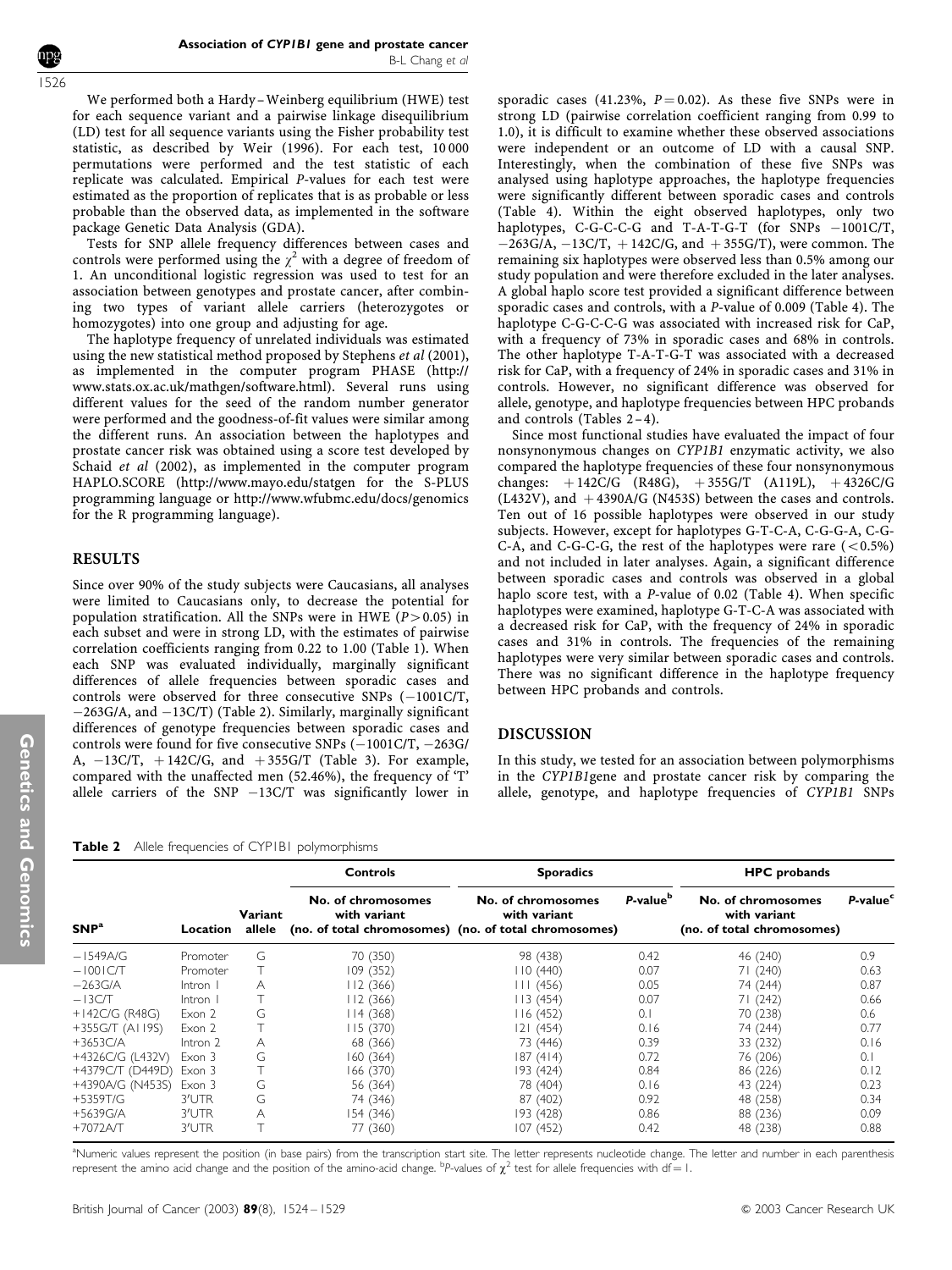## 1527

## Table 3 Genotype frequencies of CYP1B1 polymorphisms

|                  |                  | <b>Controls</b><br>No. of subjects | <b>Sporadics</b> |                      | <b>HPC</b> probands |                      |
|------------------|------------------|------------------------------------|------------------|----------------------|---------------------|----------------------|
| <b>SNP</b>       | <b>Genotypes</b> |                                    | No. of subjects  | P-value <sup>a</sup> | No. of subjects     | P-value <sup>b</sup> |
| $-1549A/G$       | AA               | 115                                | 130              |                      | 77                  |                      |
|                  | AG&GG            | 60                                 | 89               | 0.2                  | 43                  | 0.78                 |
| $-1001$ C/T      | CC               | 83                                 | 127              |                      | 61                  |                      |
|                  | TC&TT            | 93                                 | 93               | 0.04                 | 59                  | 0.54                 |
| $-263$ G/A       | GG               | 87                                 | 132              |                      | 62                  |                      |
|                  | AG&AA            | 96                                 | 95               | 0.03                 | 59                  | 0.53                 |
| $-13CT$          | CC               | 87                                 | 134              |                      | 61                  |                      |
|                  | TC&TT            | 96                                 | 94               | 0.02                 | 61                  | 0.67                 |
| +142C/G (R48G)   | CC               | 86                                 | 129              |                      | 61                  |                      |
|                  | CG&GG            | 98                                 | 97               | 0.04                 | 58                  | 0.44                 |
| +355G/T (AI 19S) | GG               | 86                                 | 125              |                      | 61                  |                      |
|                  | GT&TT            | 99                                 | 102              | 0.08                 | 61                  | 0.55                 |
| $+3653C/A$       | CC               | 117                                | 156              |                      | 84                  |                      |
|                  | CA&AA            | 66                                 | 67               | 0.2                  | 32                  | 0.13                 |
| +4326C/G (L432V) | CC               | 53                                 | 55               |                      | 39                  |                      |
|                  | CG&GG            | 129                                | 152              | 0.58                 | 64                  | 0.13                 |
| +4379C/T (D449D) | CC               | 53                                 | 57               |                      | 42                  |                      |
|                  | CT&TT            | 132                                | 155              | 0.7                  | 71                  | 0.13                 |
| +4390A/G (N453S) | AA               | 132                                | 3                |                      | 72                  |                      |
|                  | AG&GG            | 50                                 | 71               | 0.11                 | 40                  | 0.14                 |
| +5359T/G         | TT               | 102                                | 124              |                      | 84                  |                      |
|                  | TG&GG            | 71                                 | 77               | 0.59                 | 45                  | 0.28                 |
| +5639G/A         | GG               | 50                                 | 58               |                      | 45                  |                      |
|                  | GA&AA            | 123                                | 156              | 0.7                  | 73                  | 0.1                  |
| $+7072AT$        | AA               | 112                                | 127              |                      | 74                  |                      |
|                  | AT&TT            | 68                                 | 99               | 0.22                 | 45                  | 0.99                 |

<sup>a</sup>P- values of logistic regression adjusted for age. <sup>b</sup>NS = not significant.

#### Table 4 CYP1B1 haplotype frequencies

|                                                   |          | <b>Frequencies</b> |                 |                        | Score test (P-values) |
|---------------------------------------------------|----------|--------------------|-----------------|------------------------|-----------------------|
| Haplotype                                         | Controls | <b>HPC</b>         | <b>Sporadic</b> | <b>HPC</b> vs controls | Sporadic vs controls  |
| (-1001C/T)-(-263G/A)-(-13C/T)-(+142C/G)-(+355G/T) |          |                    |                 |                        |                       |
| C-G-C-C-G                                         | 0.683    | 0.68               | 0.731           | 0.39(0.69)             | 1.05(0.29)            |
| T-A-T-G-T                                         | 0.312    | 0.316              | 0.242           | $-0.42(0.67)$          | $-1.9(0.057)$         |
| Global                                            |          |                    |                 | 0.23(0.845)            | 9.69(0.009)           |
| (+142C/G)-(+355G/T)- (+4326C/G)-(+4390A/G)        |          |                    |                 |                        |                       |
| $G-T-C-A$                                         | 0.31     | 0.32               | 0.24            | $-0.01(0.93)$          | $-1.75(0.071)$        |
| C-G-G-A                                           | 0.44     | 0.38               | 0.43            | $-1.80(0.07)$          | $-0.24(0.812)$        |
| C-G-C-A                                           | 0.09     | 0.13               | 0.13            | 1.17(0.264)            | 0.52(0.621)           |
| C-G-C-G                                           | 0.15     | 0.17               | 0.16            | 1.34(0.202)            | 0.17(0.285)           |
| Global                                            |          |                    |                 | 5.26(0.263)            | 11.00(0.02)           |

among HPC probands, sporadic prostate cancer cases, and unaffected men. Although no significant difference in the distributions of these SNPs between HPC probands and unaffected controls was found, differences in allele and genotype frequency between sporadic cases and controls were observed for several consecutive SNPs. Furthermore, haplotype analysis revealed larger differences between sporadic cases and unaffected controls and the diversity of haplotypes was limited in Caucasians. The haplotype C-G-C-C-G (for consecutive SNPs  $-1001C/T$ ,  $-263G/A$ ,  $-13C/T$ ,  $+142C/G$ , and  $+355G/T$ ) was found to be associated with an increased risk for sporadic prostate cancer, while the haplotype T-A-T-G-T was associated with a decreased risk for sporadic prostate cancer. Although the results cannot differentiate the contribution of specific SNPs to the observed association, they suggest that a specific segment of the gene is associated with prostate cancer risk. This is the first study that systematically evaluates the influence of multiple genetic variants in the CYP1B1 gene on prostate cancer risk using a haplotype approach. It is also the first report to

include hereditary prostate cancer patients, which enabled us to test whether the degree of association between the polymorphisms of CYP1B1 and prostate cancer risk is strong enough to contribute to familial aggregation of prostate cancer.

Caution should be exercised when interpreting our findings. While the significant differences seen in the genotype and haplotype frequencies between prostate cancer cases and controls could be due to differential risks for prostate cancer caused by these polymorphisms, it could also be due to other reasons, such as a type I error or population stratification. All the reported significance levels were nominal P-values, and were not adjusted for multiple comparisons. When considering the fact that as many as 13 SNPs were tested in this report (for prostate cancer risk), if we use the commonly suggested Bonferoni correction, the results are not significant. However, the Bonferoni correction is not optimal in this case because not all of these tests were independent, due to LD between these polymorphisms and the dependence between allele, genotype, and haplotype. As a case – control study,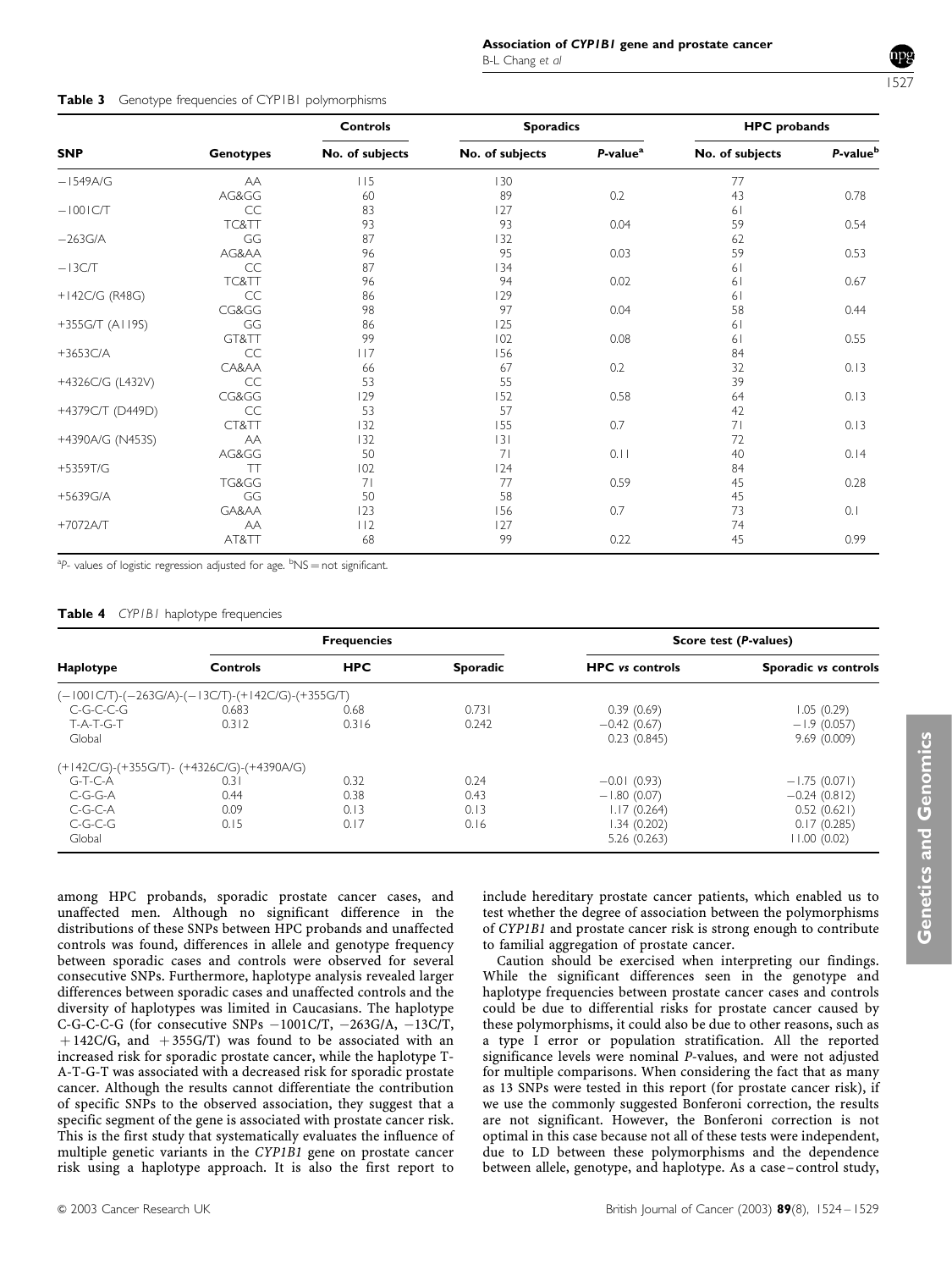1528

the results are subject to potential population stratification: that is, the different genotype frequencies observed may partially reflect different genetic backgrounds in cases and controls. However, we feel that population stratification is unlikely to be substantial in this population because: (1) the statistical tests were limited to Caucasian subjects only, and (2) we observed no evidence for a significant difference in the genetic background between cases and controls, based on a sample of 24 consecutive SNPs recently genotyped on chromosomes 1, 8, 11, 12, and X (data not shown).

Two possible interpretations can be made for the observed larger difference between sporadic cases and unaffected men from the haplotype analysis. Firstly, the different haplotype frequencies may suggest a founder effect, that is, a substantial proportion of cases inherited the chromosomal segment at CYP1B1 from a common ancestor. Secondly, because each of these variants could affect the function of CYP1B1, the specific combination of the variants on the same chromosome (in cis position) may have a particular phenotypic effect. Several laboratories have reported functional studies on the effects of CYP1B1 polymorphisms on procarcinogens and oestrogen hydroxylation activities. Different allelic variants of CYP1B1 have different catalytic activities and specificities to a variety of procarcinogens (Shimada et al, 2001). No specific allelic variants showed higher activities for every procarcinogen tested. In addition, due to different variant tests reported in each paper (a total of 16 combinations for four aminoacid substitutions) and different expression and assay systems used between different laboratories, the results were not consistent and were difficult to compare (Hanna et al, 2000; Li et al, 2000; McLellan et al, 2000; Shimada et al, 2001; Aklillu et al, 2002). It is difficult to draw conclusions from these previously reported studies and even more difficult to predict the impact of these variants on the risk of prostate cancer. In addition, the association between haplotypes and prostate cancer risk observed in our study also included polymorphisms in the intronic region immediately preceding exon 1 ( $-1001C/T$ ,  $-263G/A$ ,  $-13C/T$ ). These intronic polymorphisms, either individually or in combination, may affect gene expression or mRNA splicing efficiency (Herrington et al, 2002). Further studies are needed to confirm these findings and to examine the mechanisms.

The studies between genetic polymorphisms in the CYP1B1 gene and risk to a variety of cancers have focused on amino acid substitutions in exon 3, namely L432V and N453S. An association has been reported for the L432V polymorphism and risk for ovarian cancer (Goodman et al, 2001) and smoking-related head and neck squamous cell cancer (Ko et al, 2001). For breast cancer, while two studies (Bailey et al, 1998; De Vivo et al, 2002) failed to detect an association between L432V polymorphism and breast cancer risk in the Caucasian population, Zheng et al (2000) reported that the V allele of L432V increased breast cancer risk in

#### REFERENCES

- Aklillu E, Oscarson M, Hidestrand M, Leidvik B, Otter C, Ingelman-Sundberg M (2002) Functional analysis of six different polymorphic CYP1B1 enzyme variants found in an Ethiopian population. Mol Pharmacol 61: 586 – 594
- Bailey LR, Roodi N, Dupont WD, Parl FF (1998) Association of cytochrome P450 1B1 (CYP1B1) polymorphism with steroid receptor status in breast cancer. Cancer Res 58: 5038 – 5041
- Buters JT, Doehmer J, Gonzalez FJ (1999) Cytochrome P450-null mice. Drug Metab Rev 31: 437 – 447
- De Vivo I, Hankinson SE, Li L, Colditz GA, Hunter DJ (2002) Association of CYP1B1 polymorphisms and breast cancer risk. Cancer Epidemiol Biomarkers Prev 11: 489 – 492
- Fritsche E, Bruning T, Jonkmanns C, Ko Y, Bolt HM, Abel J (1999) Detection of cytochrome P450 1B1 Bfr I polymorphism: genotype distribution in healthy German individuals and in patients with colorectal carcinoma. Pharmacogenetics 9: 405 – 408

Chinese women. Recently, Tanaka et al (2002) reported an association study between CYP1B1 polymorphisms and prostate cancer risk in a Japanese population that included 117 prostate cancer cases and 200 controls. They found an opposite trend in terms of association of the risk allele with prostate cancer. Within four nonsynonymous SNPs and an SNP in intron  $1 (-13C/T)$  that they examined, only SNP  $+355G/T$  (A119S) was statistically different between cases and controls, with the T allele being the risk allele (32% in cases compared to 15% in controls). However, we did not observe significant differences between cases and controls when we analysed SNP  $+355$ G/T (A119S) individually (T allele frequency: 27% in sporadic cases, 31% in controls, and 30% in HPC probands). The discrepancy between our results and their studies may be due to different risks in different ethnic populations. However, the deviation from HWE in their control group makes their results difficult to interpret. Although there was no association between SNPs in exon 3 and prostate cancer risk in our study population, we observed an association between SNPs near or within exon 1. It would be interesting to use other study populations to test the association between prostate cancer risk and several SNPs implicated by our study, including  $-1001C/T$ ,  $-263G/A$ ,  $-13C/T$ ,  $+142C/G$  (R48G), and  $+355G/T$  (A119S). This is particularly true for the haplotypes of these SNPs.

No association between SNPs in the CYP1B1 gene and the risk to hereditary prostate cancer was observed in this study, even though our study provided preliminary evidence for an association between CYP1B1 and sporadic prostate cancer risk. This result indicates that either CYP1B1 gene has no effect, or only plays a very minor role in familial aggregation of CaP. In fact, the power to detect a risk genotype in our hereditary prostate cancer population is limited when the genotype confers a low risk. For example, the power to detect a risk genotype that confers a relative risk of 1.8 to hereditary prostate cancer is only 70%, when the risk genotype is present in 50% of the control population. In addition, it is very likely that major susceptibility genes have a stronger effect in the hereditary families, which could mask the influence of minor genes.

In this study, we comprehensively studied the genetic variants of CYP1B1 and the risk to prostate cancer, providing preliminary evidence for an association between CYP1B1 haplotype and the risk to prostate cancer. Further studies with a larger sample size are needed to confirm our results.

#### ACKNOWLEDGEMENTS

We thank all the study subjects who participated in this study. This work was partially supported by PHS SPORE CA58236 and two grants from the Department of Defense to (WBI and JX).

- Goodman MT, McDuffie K, Kolonel LN, Terada K, Donlon TA, Wilkens LR, Guo C, Le Marchand L (2001) Case – control study of ovarian cancer and polymorphisms in genes involved in catecholestrogen formation and metabolism. Cancer Epidemiol Biomarkers Prev 10: 209 – 216
- Gotoh O (1992) Substrate recognition sites in cytochrome P450 family 2 (CYP2) proteins inferred from comparative analyses of amino acid and coding nucleotide sequences. J Biol Chem 267: 83 – 90
- Hanna IH, Dawling S, Roodi N, Guengerich FP, Parl FF (2000) Cytochrome P450 1B1 (CYP1B1) pharmacogenetics: association of polymorphisms with functional differences in estrogen hydroxylation activity. Cancer Res 60: 3440 – 3444
- Hayes CL, Spink DC, Spink BC, Cao JQ, Walker NJ, Sutter TR (1996) 17 beta-estradiol hydroxylation catalyzed by human cytochrome P450 1B1. Proc Natl Acad Sci USA 93: 9776 – 9781
- Heidel SM, MacWilliams PS, Baird WM, Dashwood WM, Buters JT, Gonzalez FJ, Larsen MC, Czuprynski CJ, Jefcoate CR (2000) Cytochrome